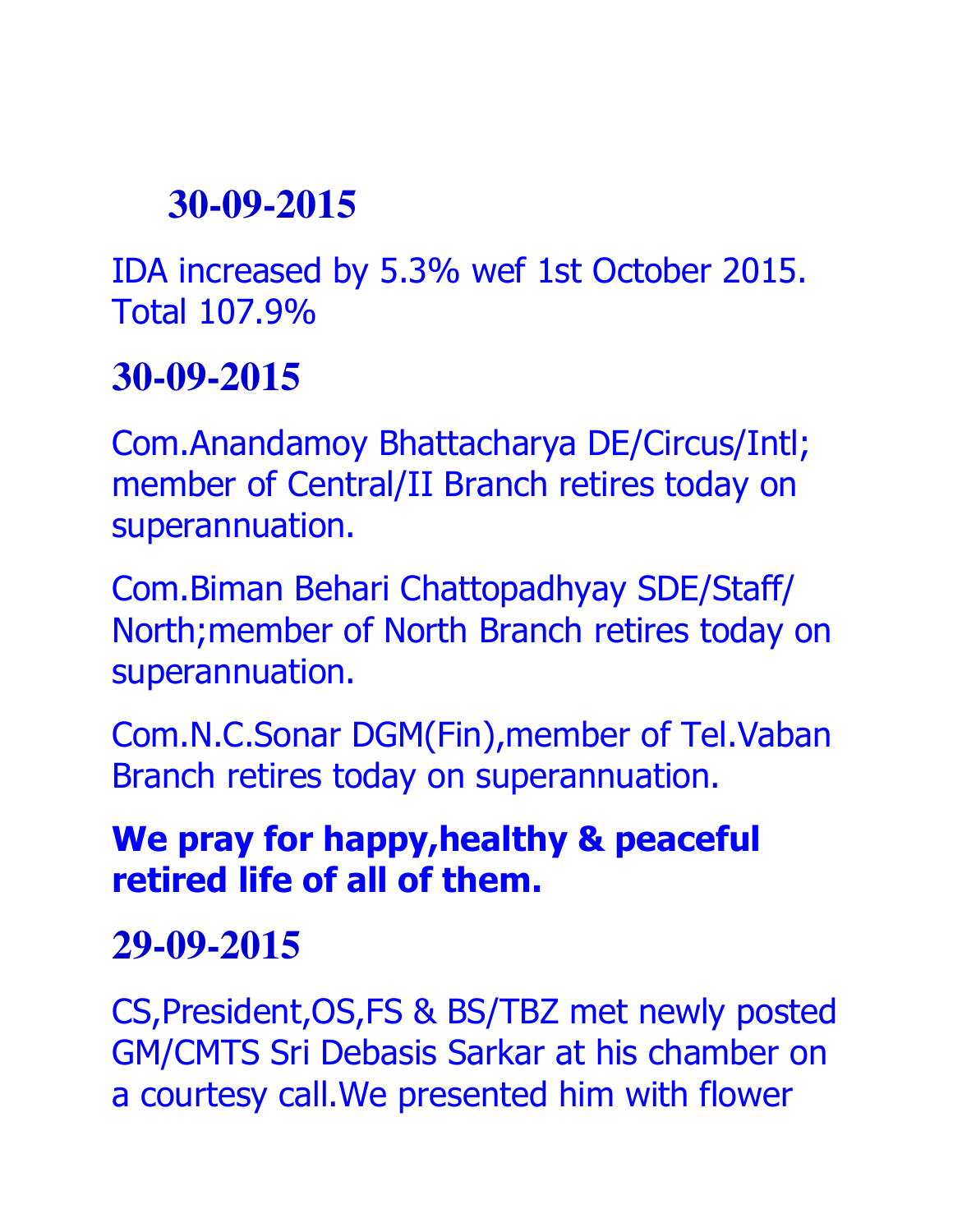bouquet & sweets packet.A brief discussion about betterment of service of GSM was held.We pointed out some problems which were discussed earlier GM on 27/07/2015.

We suggested for restructuring & rearrangement of Tx staff & told details proposal will be given later in writing.We discussed several problems like faulty RUs ,faulty Rectifier Modules,proper earthing of BTS,etc.GMs appreciated our views & informed that these problems are being sorted out at different levels.

GM/CMTS informed us that due to financial problems the vendors are not working properly ,in some places lndlords are not cooperating as their agreement was made with CFA vertical.He assured that things will be set right soon.In this regard we should contribute positively.We assured that AIBSNLEA is always ready for the betterment of BSNL.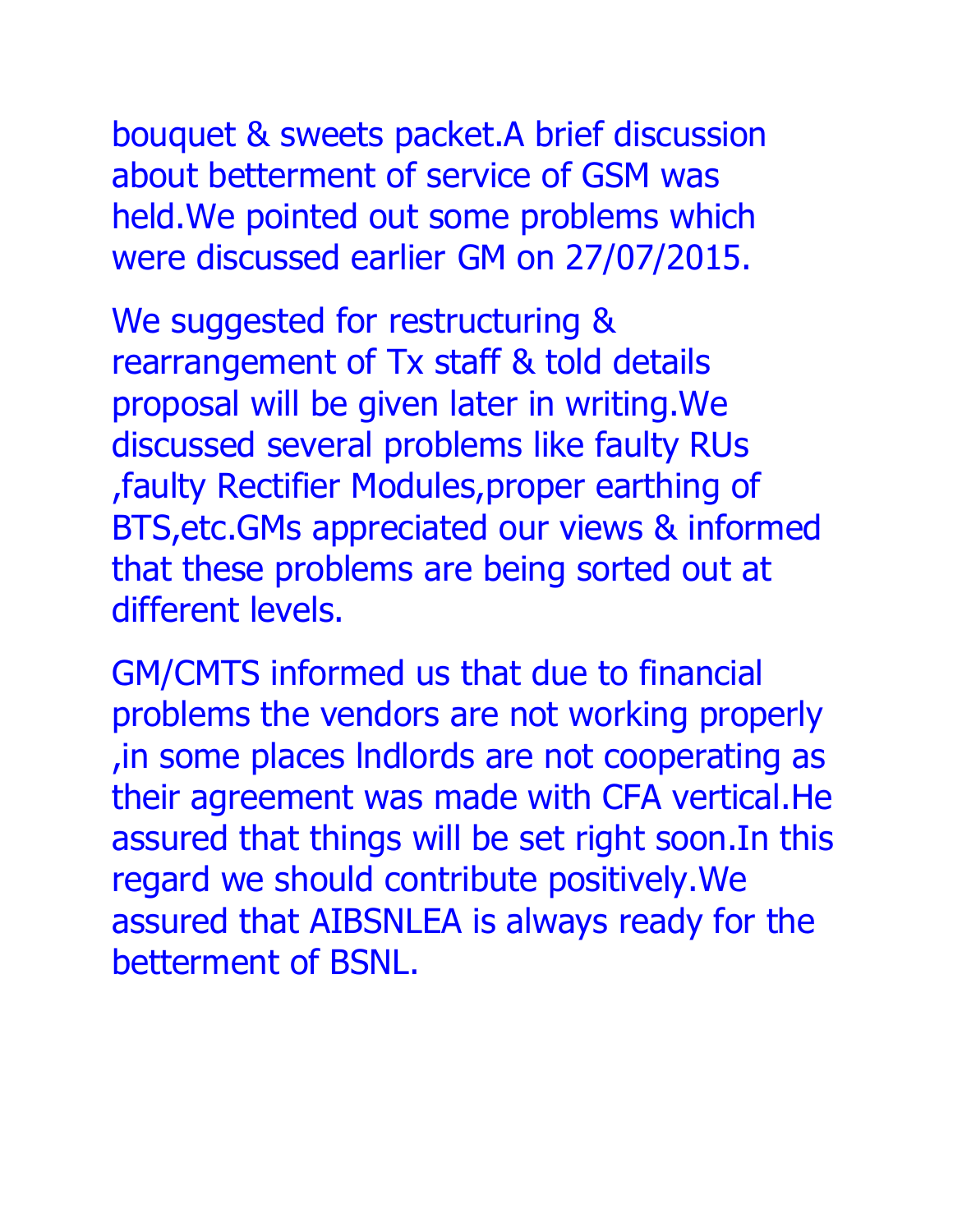ACS & OS attended the meeting called by CGM to discuss about the outcome of recently held HOCC attended by CGM & GM(F).CGM informed that CTD is not in a respectable position in respect of market penetration/revenue generation in comparison with the other circles.He asked for suggestions from service associations & unions of CTD. From our behalf ACS opined the main lacuna is proper planning,he cited the example of ERP implementation. He also emphasised on proper HR planning and setting up proper system &

team work instead of use of individual expertise.He also proposed that sharing of work experience with profit making circles in a regular manner.After prolonged discussion CGM assured to take proper steps & sought active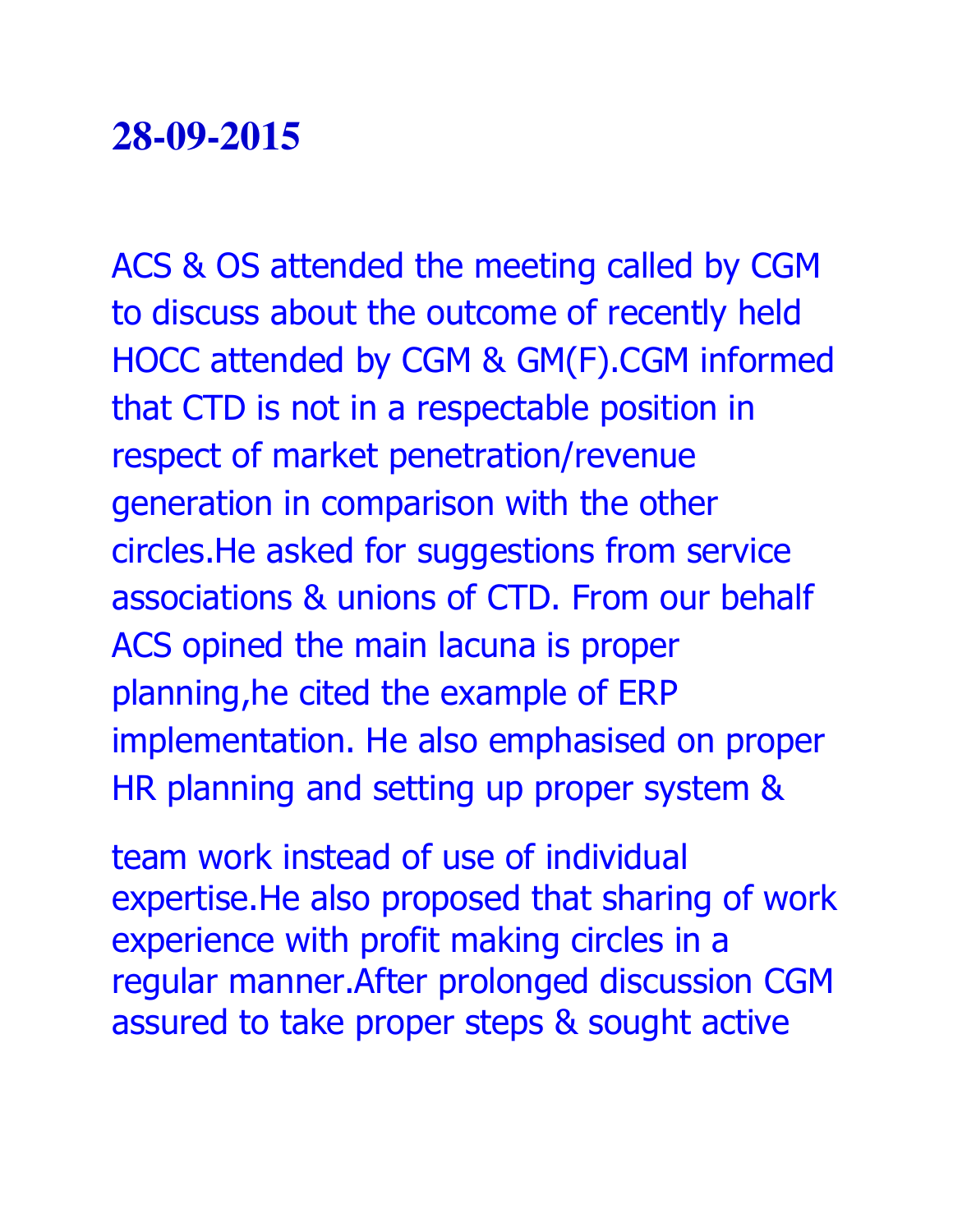participation of all corners to restore the hope of CTD in next quarter.

#### **28-09-2015**

ACS & OS attended the FORUM meeting of CTD held at Ballygunge Place.After prolonged discussion it is decided unanimously that :

Cn 6th October FORUM will hold gate meeting/lunch hour demonstration in demand of PLI.All CSs will attend the meeting at TB at 1-30 PM.

2.A FORUM meeting will be held to finalize a common proposal for development/revenue generation of CTD which will be placed to the management.

3.ERP/NGN implementation & problems thereof will be sorted out jointly with the CTD Administration.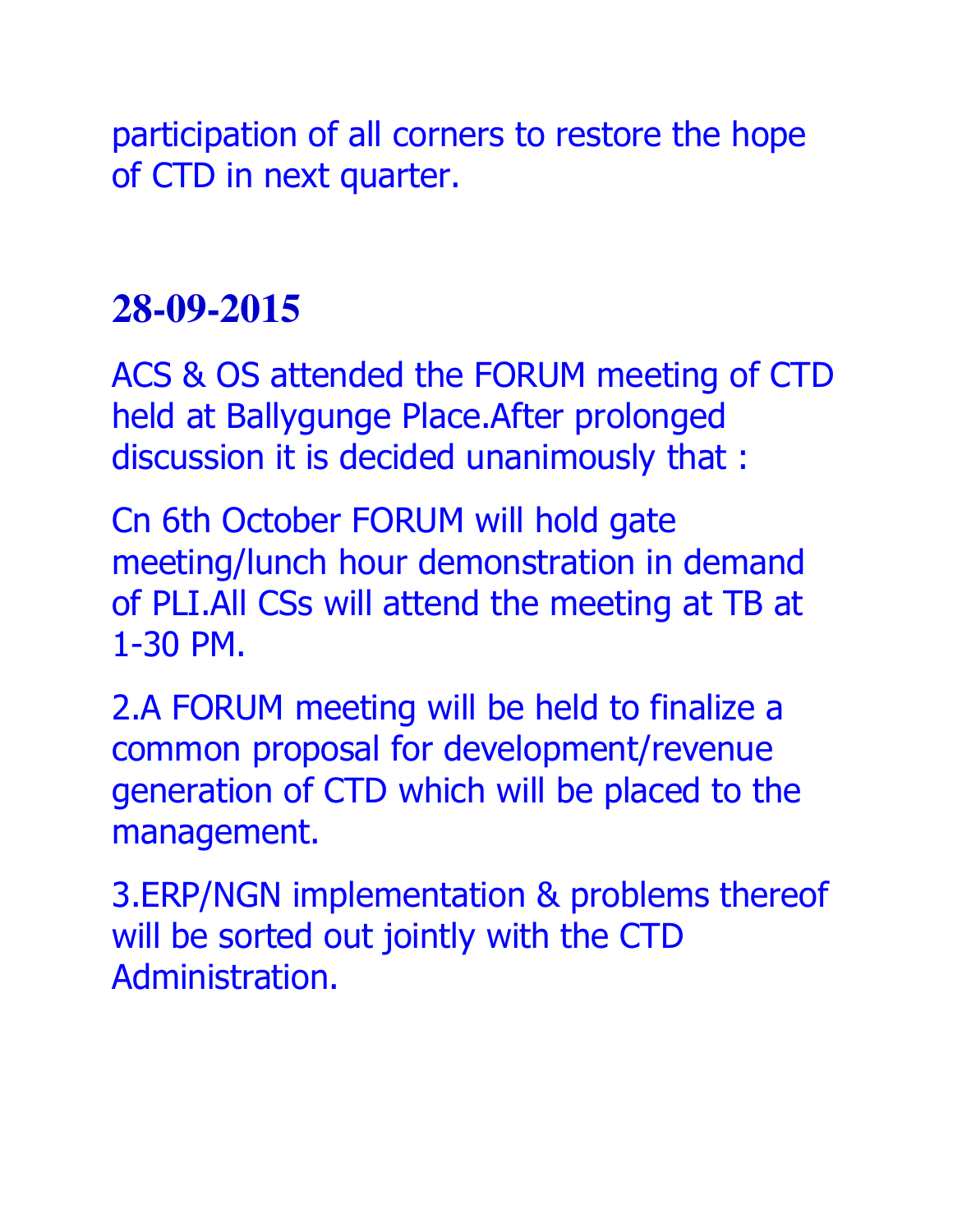On his way to Bhubaneshwar to attend meeting of Odisha circle GS stayed in CTD on 25/09/2015.CS & other leaders met him at Telephone Bhavan & discussed different cases & got updation.List & documents of JTO(offtg) anomalies in names/HR nos.& missing names personally handed over to him by CS.GS assured positive & speedy action. (see the letter of CS to GS)

# **25-09-2015**

CEC meeting held on 24/09/2015.Responsibilities to the newly elected office bearers were distributed.President & CS both put emphasis on collective leadership & continuous efforts for the benefit of the members & executives of BSNL as a whole.They expressed that AIBSNLEA does not believe in false promises for cheap popularity,rather AIBSNLEA believes in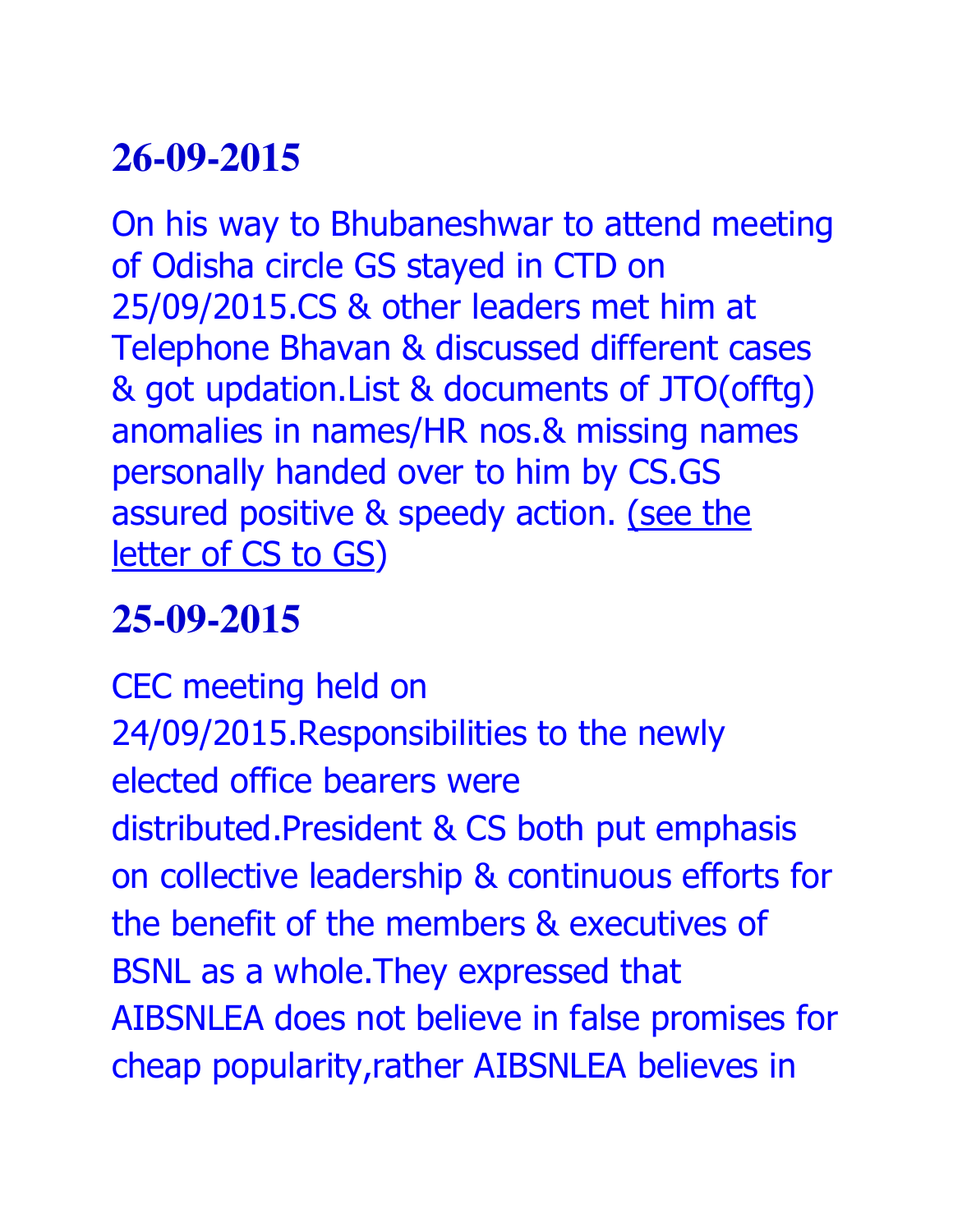# honest effort to achieve their demand.As a

result of it we achieved several demands recently like JAO 2010 Option,AO-AAO clarification,JTO FR 22(1)(a)(i) etc.CS reiterated that all the pending cases like AD(OL) upgradation ,PA-PS promotion,JAO 2013 5 increment case will be settled soon.Especially, JAO 2013 case may be put up & get approved in the next board meeting.He also reminded that all these cases were highlighted by AIBSNLEA/CTD in the all India level and were taken up & pursued by CHQ consistenly.All other associations are simply trying to mislead,it might be crystal clear if we go through their demands list in the past.

#### **Only AIBSNLEA can deliver,so keep faith in your own organisation AIBSNLEA & success is yours!**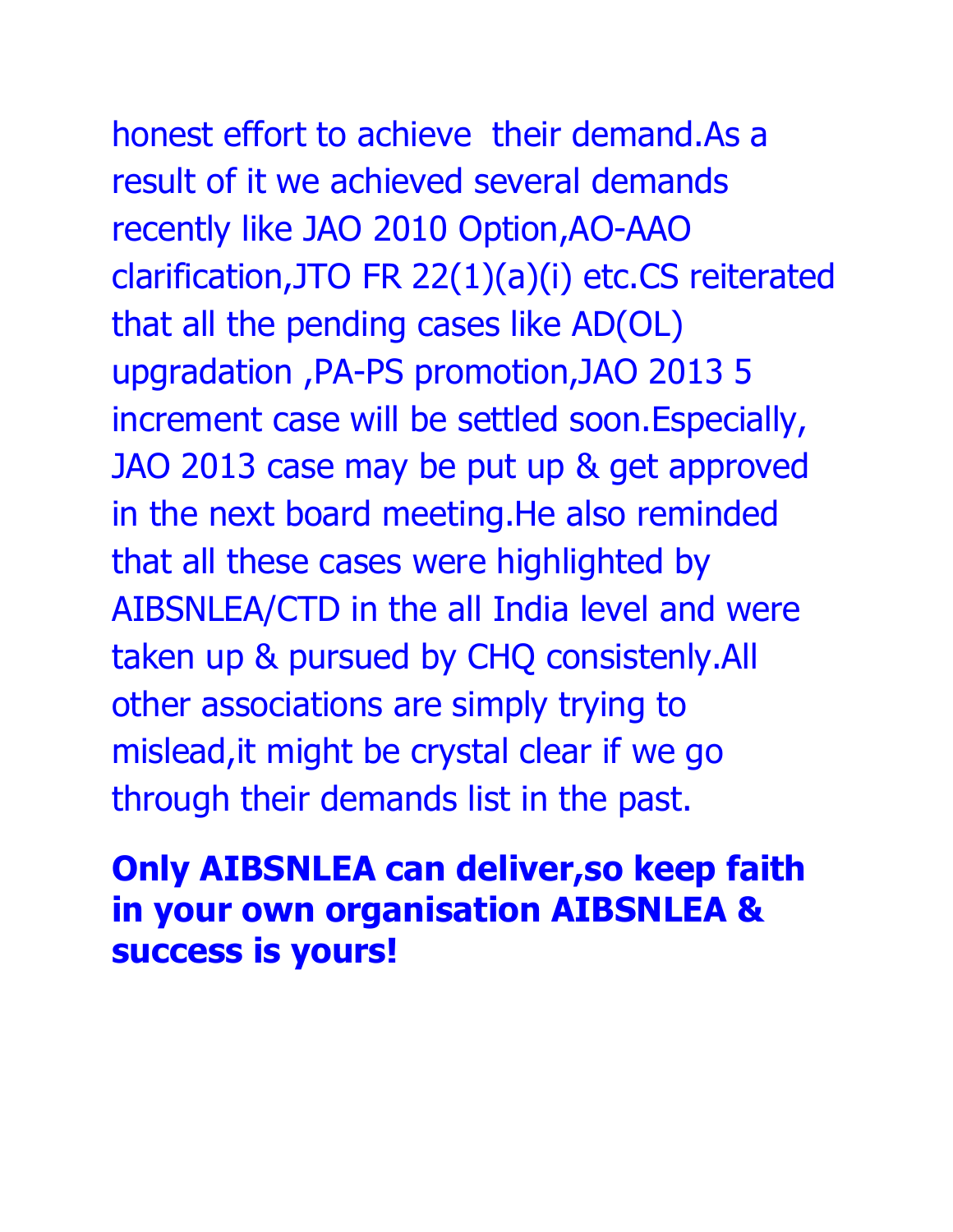CS writes to GS for inclusion of missing names in JTO(Offtg) list. (click to see)

#### **23-09-2015**

An emergent CEC meeting will be held on 24- 04-2015 at association office at 4-00 PM.All concerned are requested to attend punctually.

#### **23-09-2015**

**:**CMD BSNL inaugurated the launch of e-TELEWAVE – A Monthly House Journal (Magazine) of AIBSNLEA by clicking on TELEWAVE TAB on CHQ Website.

 In CWC Kolkata the task to prepare E-TELEWAVE – A Monthly House Journal (Magazine) of AIBSNLEA was given to Sh. M.K. Morodia, CS Raj. Circle and Sh. Bhagwan Singh, Auditor CHQ and under the guidance of GS AIBSNLEA, the said task completed today by launching of the same on CHQ Website. This proposal of E-journal was given by CTD circle.

GS, Auditor CHQ, and CS Raj. Circle were present on the occasion. CMD BSNL after launching the same thoroughly checked the e-journal and appreciated the efforts of AIBSNLEA and also suggested to publish latest BSNL tariffs in the same. GS informed that this edition is mainly related to CWC Meet Kolkata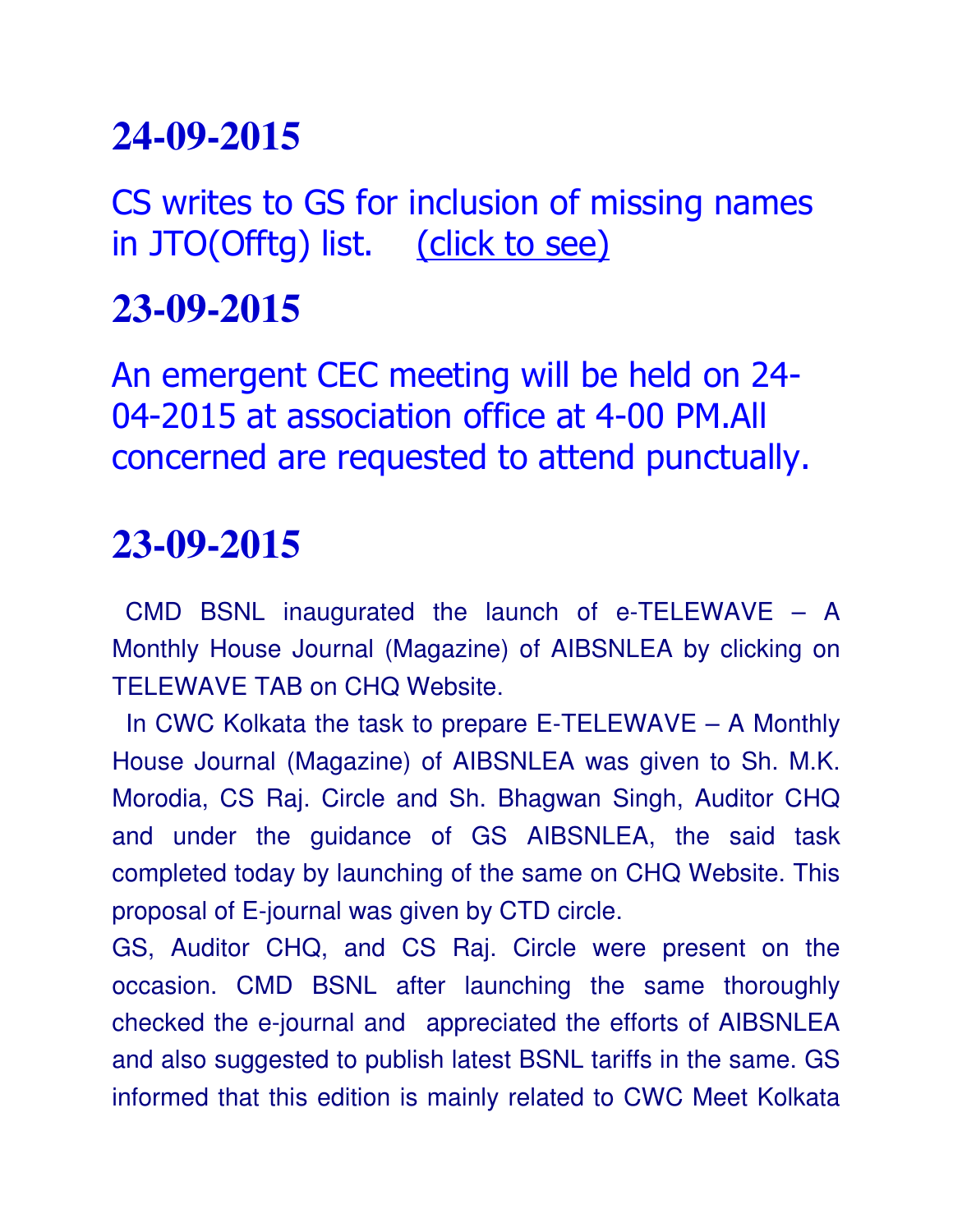but in future editions the same will be incorporated.  $<<$ Click here for the e-TELEWAVE>>>

# **22-09-2015**

Regularization of Officiating JTOs: GS discussed the matter with the concerned officers of BSNL Corporate Office and inquired regarding the BSNL Board approval on JTO RR-2015. It is informed that the Board's approval in the Establishment Cell is still awaited which is expected in the next week. As sson as the BSNL Board's approval in this regard is received JTO RR-2015 will be notified immediately and the process of Officiating JTOs regularization will take place on the basis of vacancies of the JTOs in the Circles and available officiating JTOs to be regularized. These JTOs will be imparted training with new training modules to fix-up their seniority in the JTO cadre. As per the JTO RR-2015, these JTOs will be en-block senior to all those JTOs who will be recruited throgh LICE later-on. However, the previous service rendered by these officiating JTOs including their earlier training as RR-2001 will not be considered for seniority purpose since the JTO RR-2015 will be effective from the date of its notification. After issuance of the notification of teh JTO RR-2015, AIBSNLEA efforts will continue first for regularization of officiating JTOs and thereafter their seniority issue with the retrospective effect considering the past service. The efforts will also be made for immediate recruitment of JTOs through LICE to fill-up about 12,000 JTOs vacant posts.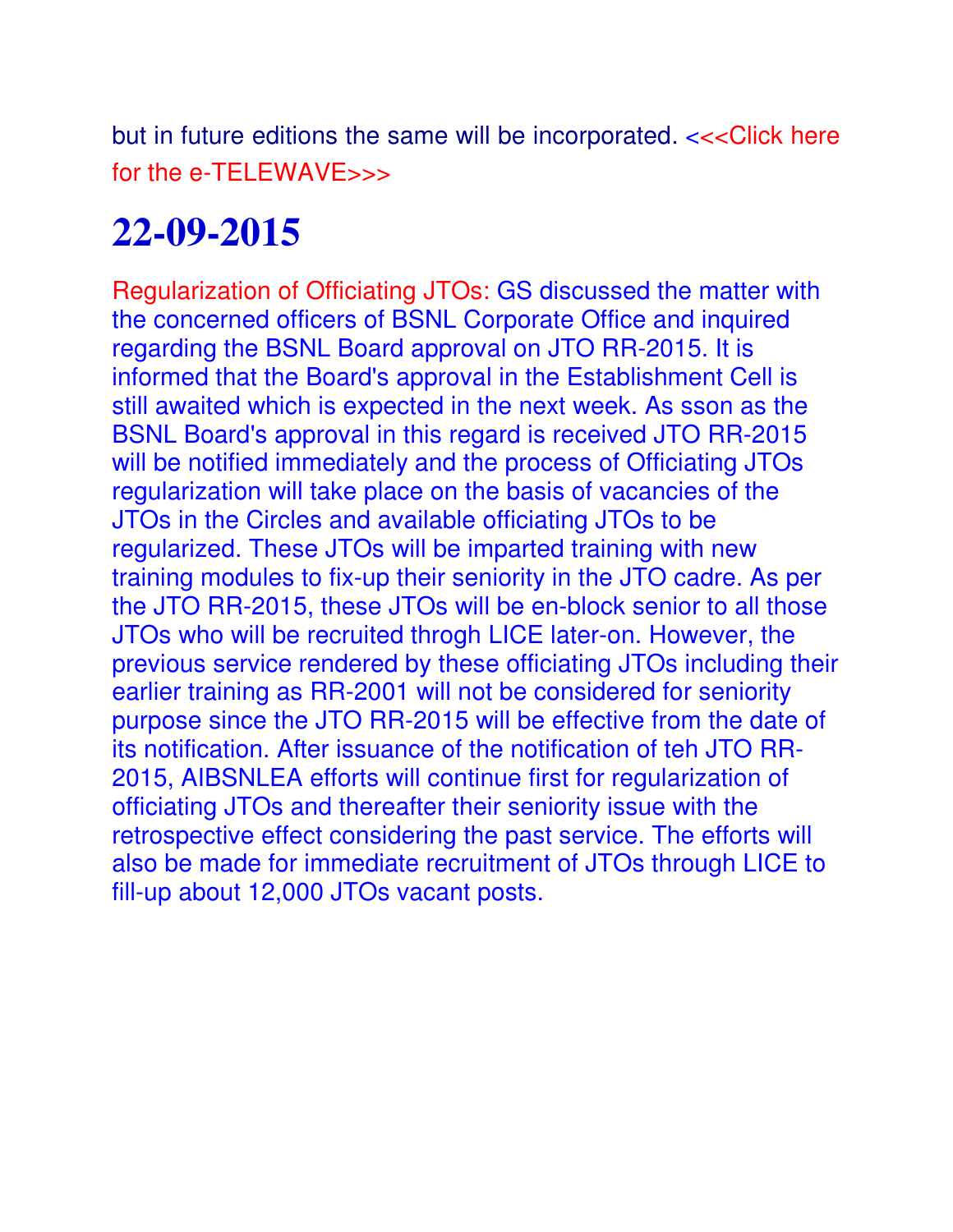CS,ACS,OS alongwith Branch leadership of South Branch met Sri A.K.Tyagi Principal Chief Enginner(Electrical) at his chamber.We greeted him with a flower bouquet.Then we discussed about some burning problems of CTD related to Electrical Section.We demanded that major maintenance work of RLUs/RSUs spccially related to ACs to be carried out by the electrical section only. It was agreed in principle. But it was expressed that at present due to non settlement of bills of vendors and due to some procedural constraints vendors are not willing to take up the work,even they are not taking part in tender process also.However it was agreed that Electrical section will co-ordinate with field officers for preparation of estimates and other procedure to expedite the matter.They will explore to contact with authorised dealers to repair the ACs.We cited some specific problems such as Cash counter of Behala where without AC staffs are unable to work,different problems of Barasat,Kasipur ,etc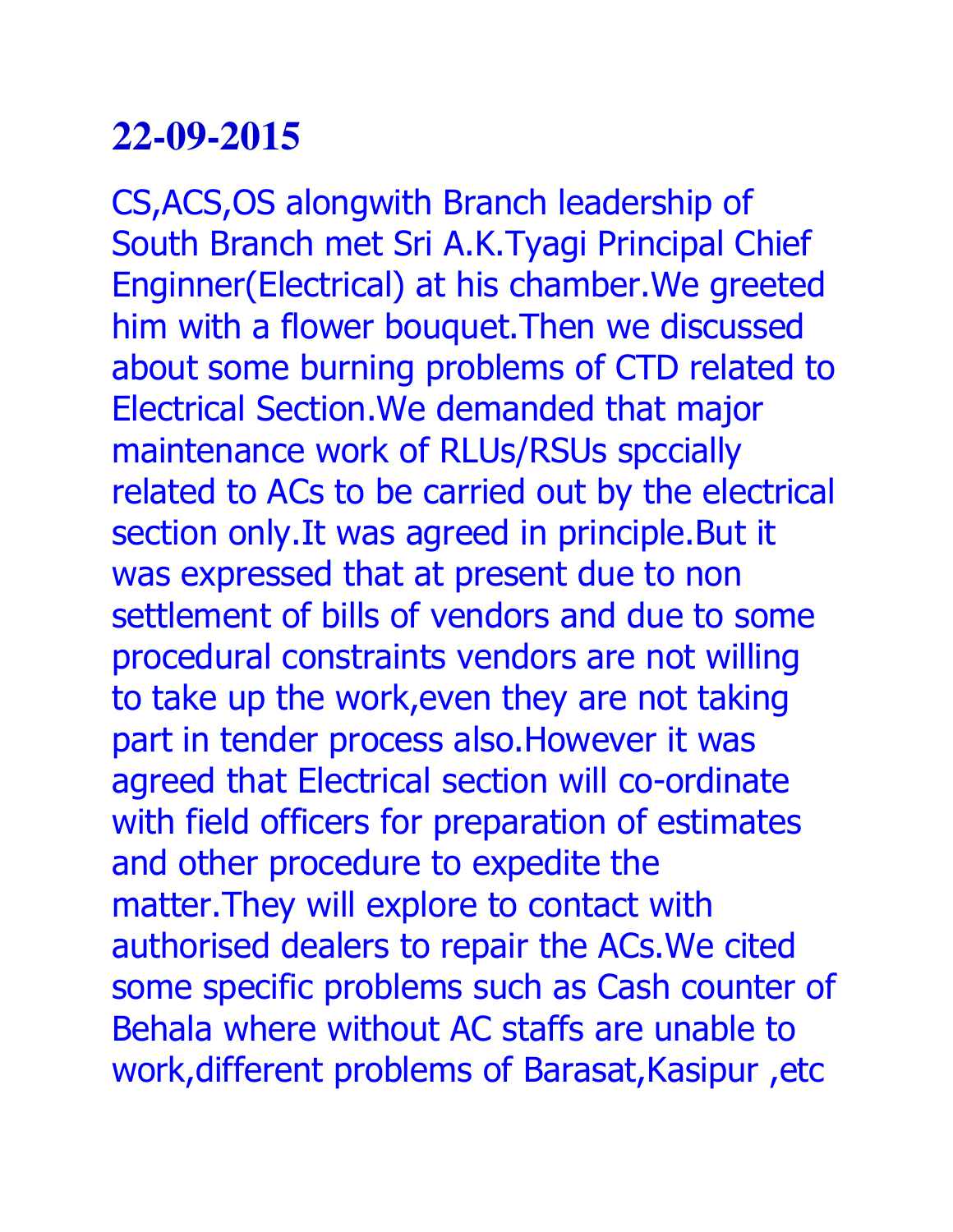are also mentioned.Problems of Entally External section also mentioned. Six exhaust fans & six pedestal circulator fans already approved & estimate also sanctioned but since three years the work is not being executed by electrical wing.Administration said that exhaust fans will be fitted after making holes in the wall suitably by civil wing. In the mean time procurement of pedestal fans are being expedited.

Later we met Chief Engineer(civil) and greeted him with flower bouquet.As he is new to the post he wanted to know the problems. We apprised him that civil works are being delayed inordinately at different exchange buildings. Uluberia exchange,Entally exchange ,Baishnabghata Qtrs,Uttarpara exch buildings are badly damaged.Immediate restoration work to be done for safety of persons and equipment.He also told about unwillingness of vendors to participate in tenders due to financial problems. However he assured that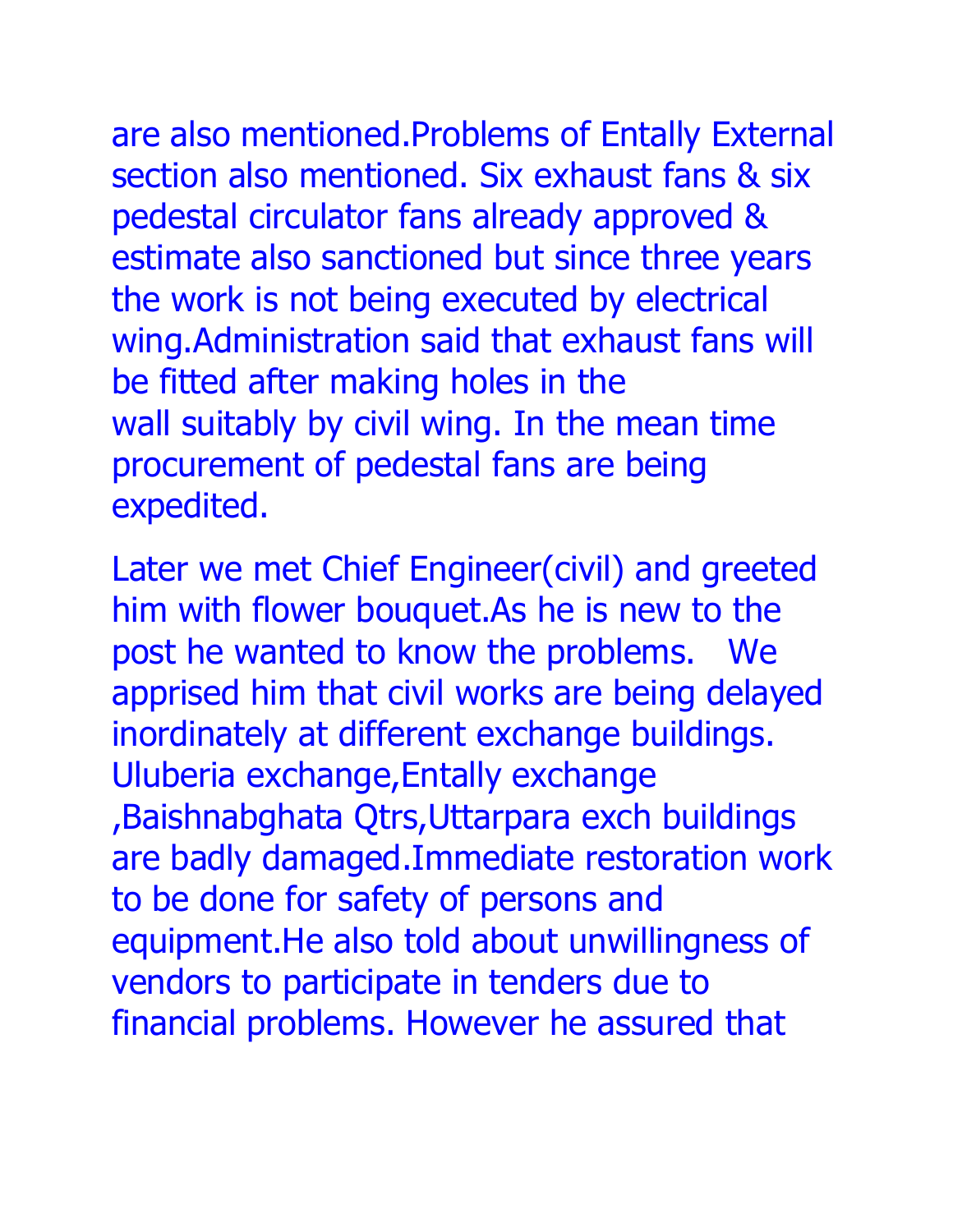initiative are being taken to undertake the repairing jobs on priority basis.

# **21-09-2015**

DGM(HR & Admn) intimated CS that according to our demand the request transfer cases of executives from other states will be duly forwarded to BSNL CO by the competent authority of CTD for consideration.He also apprised that file for promotion for PA to PS has been sent to BSNL CO for approval. We requested early implementation of Court award to our JTO(Offtg.) members of FR 22(1)(a)(i) fixation. He assured the work is under process on priority.

# **18-09-2015**

Congratulations !

JTO RR- 2015 almost approved by BSNL Board Meeting held today -

GS discussed the matter with the concern officers of BSNL Corporate Office regarding approval of JTO RR- 2015 in the BSNL Board Meeting held today F/N as per the assurance given by CMD BSNL and Director(HR), BSNL Board in the meeting held on 04.09.2015 wherein Director(HR) assured to delink JTO RR modification issue from BSNL HR Plan and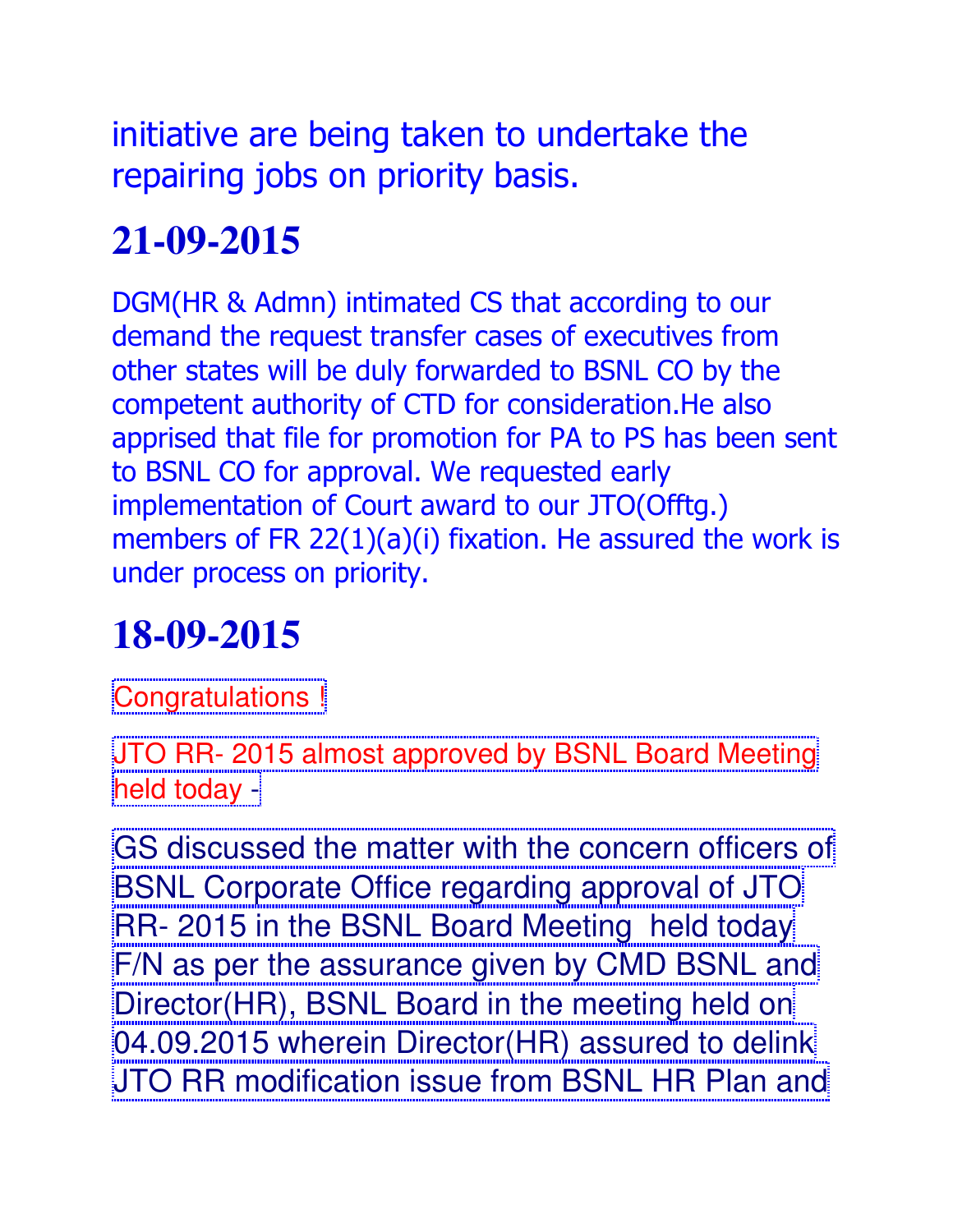to put up in the next Board Meeting to be held on 18.09.2015 and today in BSNL Board Meeting, JTO RR-2015 has been approved. The stalemate in the regularization process of officiating JTOs is broken. The regularization of officiating JTOs will immediately take place. Also, the JTO recruitment through LICE to fill up about 12000 JTO posts will begin. The Para-8 transfers of JTOs will also get the way for settlement since substitutes will be available. Spl. Drive of JTO recruitment in deficit circles will takes place etc. AIBSNLEA consistent efforts finally yielded result in getting approved new JTO RR-2015 from BSNL Board.

We are extremely thankful to CMD, BSNL, Director(HR), GM(Estt.), Sr. GM(Legal) for getting approved the issue from BSNL Board.

## **16-09-2015**

Holding of nation wide mass dharna on 16.09.2015 on the call of Forum of BSNL Unions / Associations, protesting the decision for formation of a Subsidiary Tower Company - AIBSNLEA's Stand.

As per decision taken in the CWC meeting held at Kolkata, AIBSNLEA will participate in the nation wide mass dharna on 16.09.2015 on the call of Forum of BSNL Unions / Associations,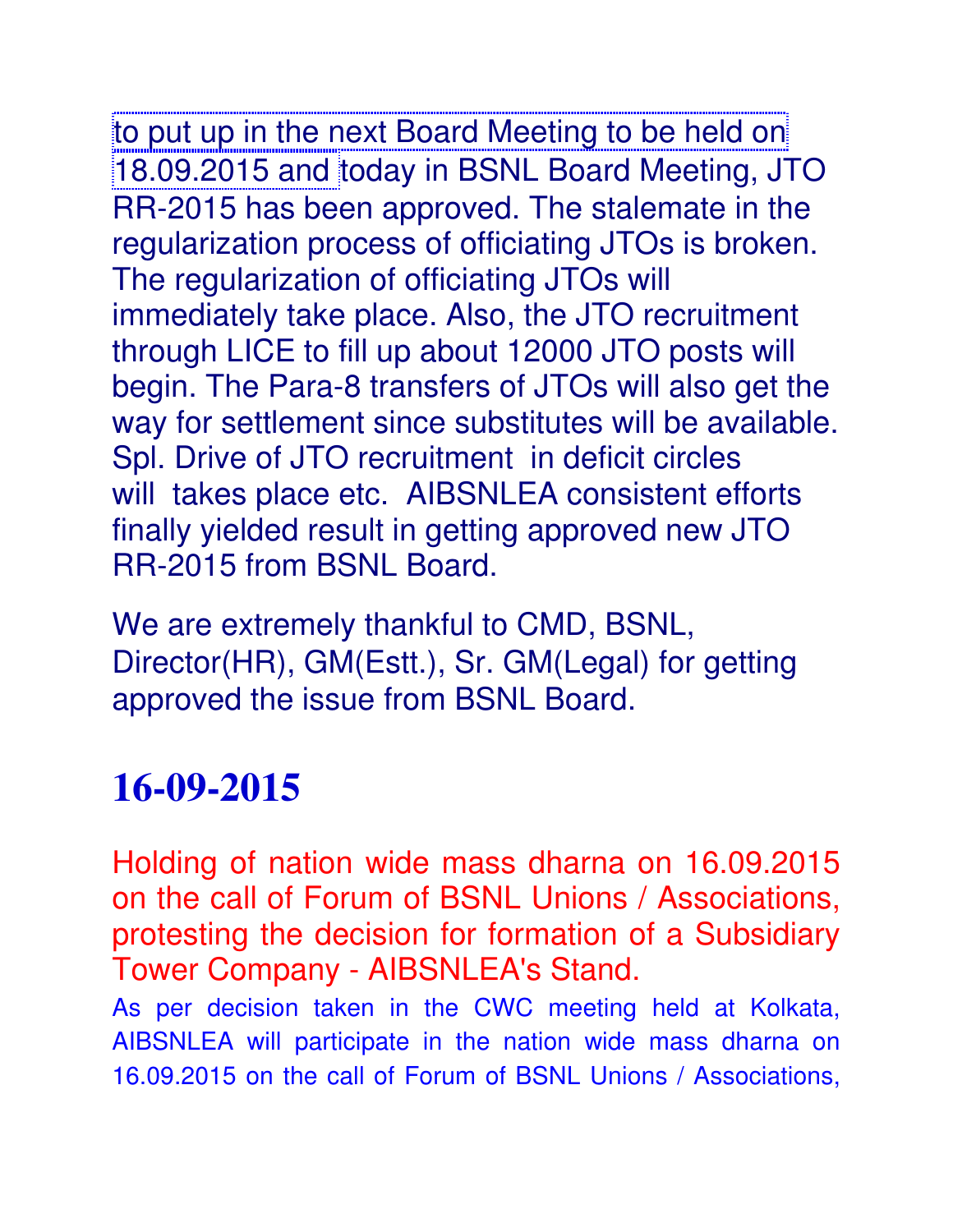protesting the decision for formation of a Subsidiary Tower Company. <<< Click here for the letter from the President, Forum of BSNL Unions/Associations >>> All the Branch Secretaries are requested to act accordingly.

## **14-09-2015**

PGM/CTD invited AIBSNLEA & AIGETOA (UNITED FORUM) to discuss our view on the latest executive transfer policy going to be aopted by CTD.CS,ACS & leaders of AIGETOA/CTD met PGM at his chamber on 11/09/2015. GM(HR & Admn) was also present. We expressed our resentment about the clause of **four years** & **forwarded but not recommended** & apprehended that executives from other states will try to avoid to come in CTD in future & executives of CTD will also face the hardship to come back; because in our opinion this policy contravening the Transfer policy of BSNL CO. It may convey a wrong signal which may not be beneficial to CTD as a whole. Administration gave a patient hearing & appreciated our concern and assured to discuss the case with CGM/CTD and examine to modify it suitably.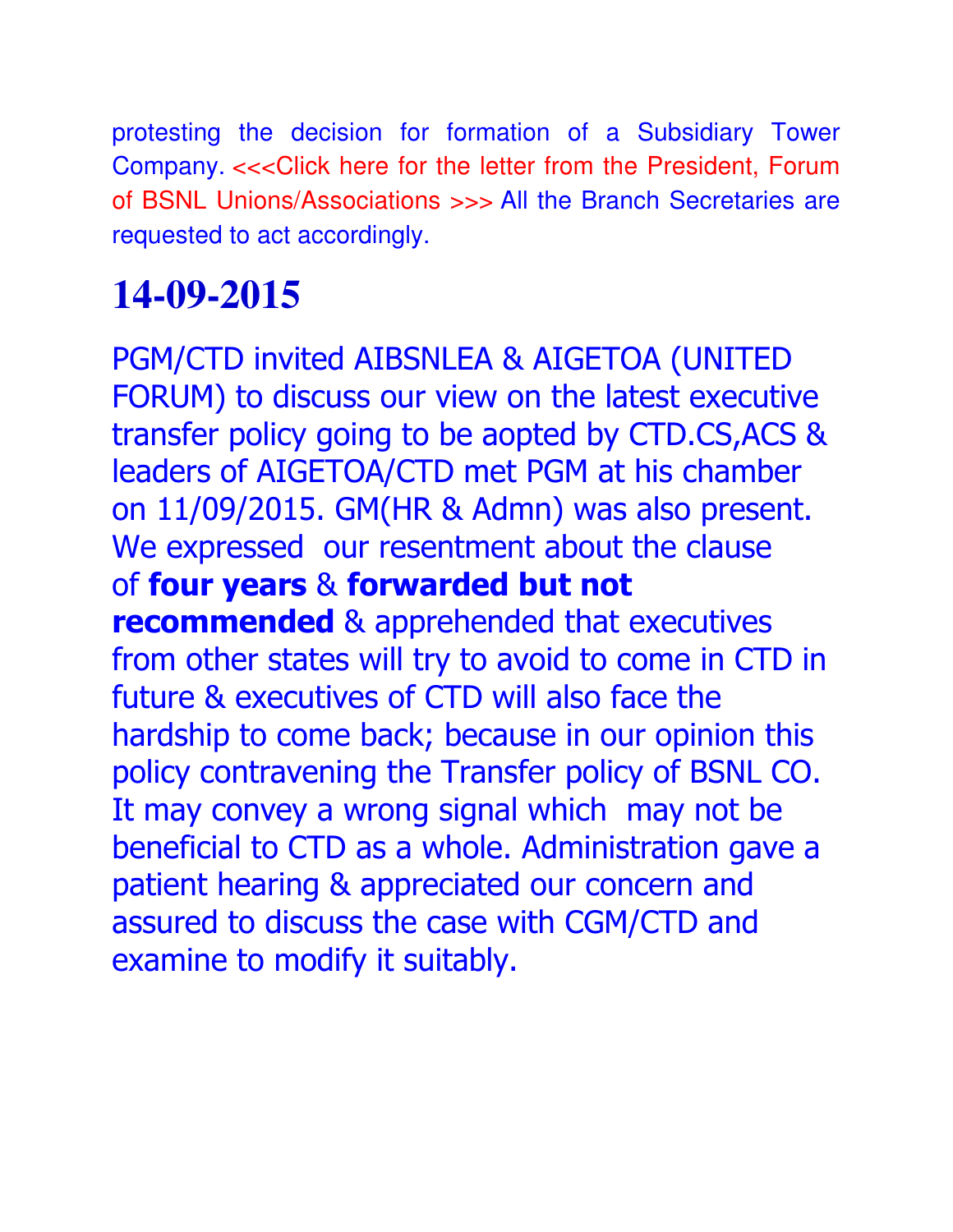GS, FS & GS AIGETOA met ED(NB) and discussed regarding submission of joint committee report on CPSU Cadre Hierarchy to the Competent Authority. After detailed discussions and some modifications/additions/deletions, the Committee report was finalized & signed by both the General Secretaries wherein first time bound promotion on functional basis with change of designation from JTO to SDE & above hierarchy will be available after every 5 years upto DE level thereafter after 5 years Joint DGM (non-functional) / Regular DGM on availability of DGM posts & subsequently time bound promotion upto NFSG. The benchmark are prescribed as per BSNL MSRR benchmark available. The executives already promoted on functional basis will be en-block senior in the grade. The GM(Estt.) - Official side member- has given the descent note & the comments of GM(EF) - other Committee member- are still awaited. ED(NB) Chairman Committee assured early submission of the report. The Committee report on E2-E3 standard IDA pay scale for JTO & SDE equivalent executives has already been submitted to the Competent Authority for approval. GS SNEA(I) also

signed the said joint committee report.

# **09-09-2015**

CS writes to CGM/CTD for resolving problems due to implementation of ERP (click to see letter)

CS writes to CGM/CTD for early implementation of fixation under FR22(1)(a)(i) for Offtg,JTOs ( see letter)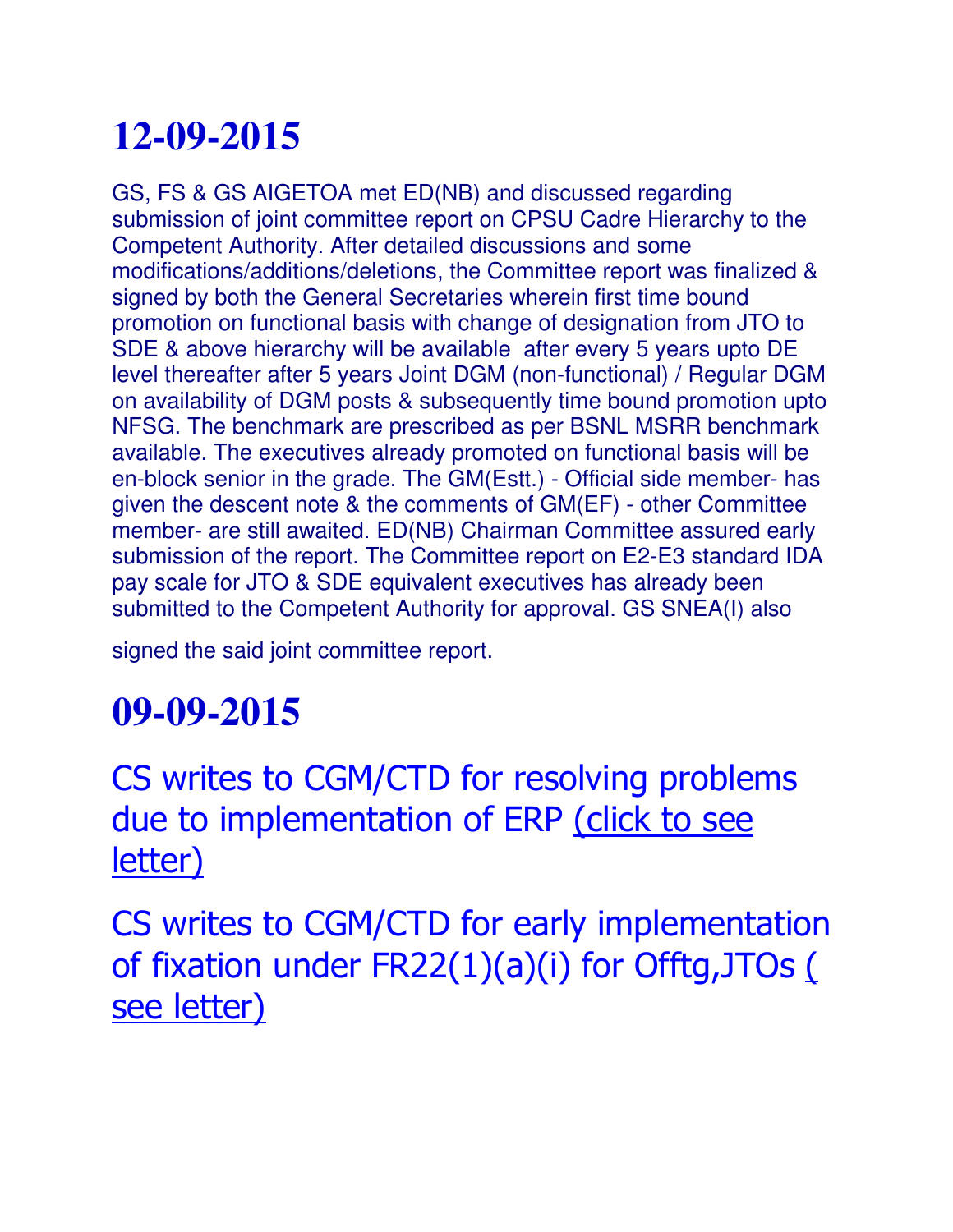CS writes to CGM/CTD protesting against the anti-executive transfer policy of CTD & demands immediate modification. (click to see letter)

## **04-09-2015**

Congratulation!

AIBSNLEA's consistent efforts yielded results in getting released the orders regarding fixation of the pay of the officials under FR 22-1(a)(i) from the date the officials, who are the members of AIBSLEA and became eligible for pay fixation under FR 22-1(a)(i) i.e. the date from which officials are officiating in the capacity of JTO. AIBSNLEA/CTD thanks GS for his untiring effort.

Click here for orders <<< KTD Circle >>>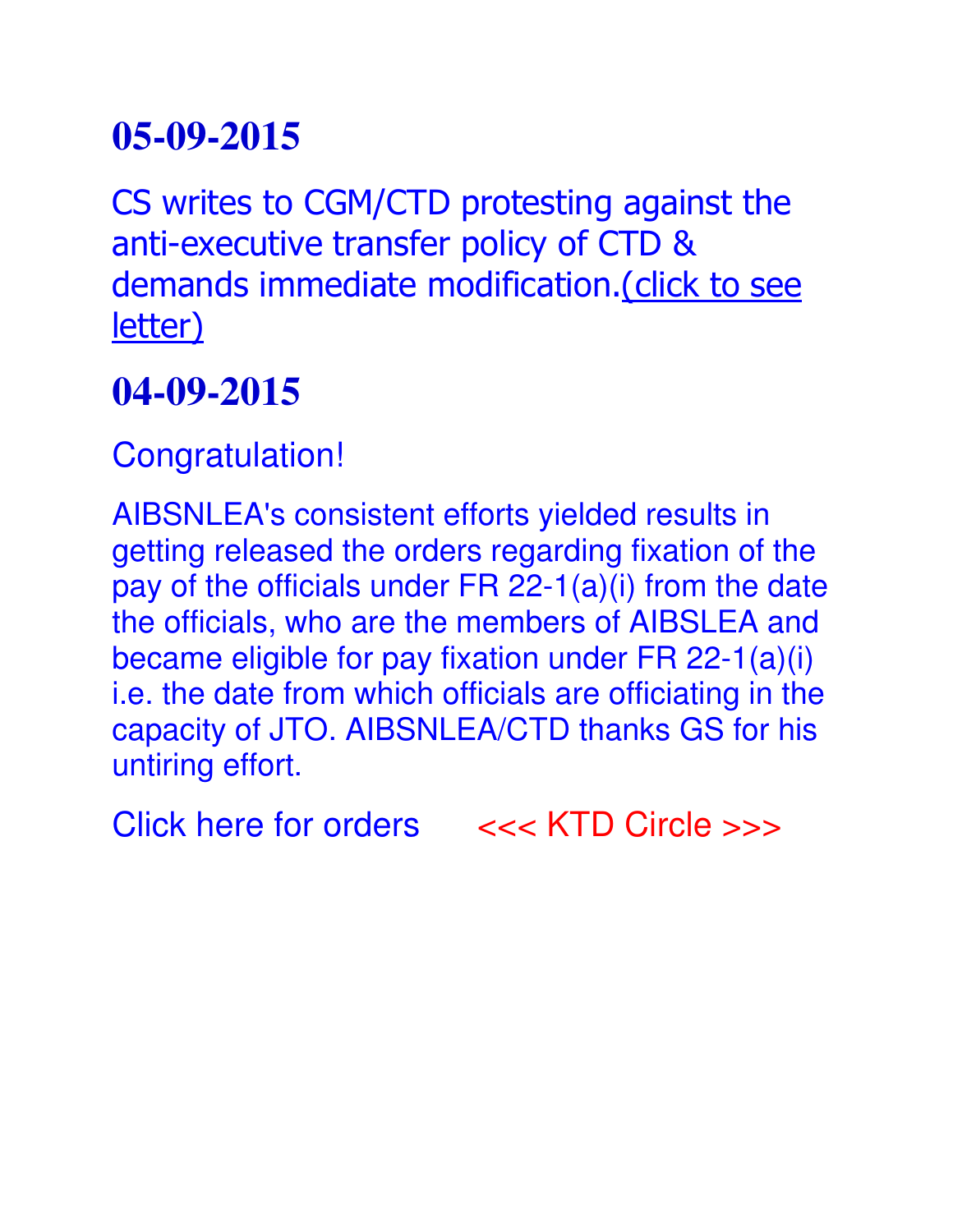## **Excerpts of Dir(HR) meeting :**

1. Issues related to Executive promotion policy (EPP) needs immediate settlement in addition to CPSU cadre hierarchy and first time bound promotion after 4 years of service in all the cases.

2.CPC from JTO to SDE (T) CPC against seniority cum fitness quota: Conduction of DPC for Seniority and fitness quota as per DoPT guidelines for the years 2009-10, 2010-11, 2011-12 ,2012-13 and 2013-14 to fill up about 6600:

GM (Pers) apprised that as soon as the stay order is vacated from the Hon'ble HC Kerala, the CPC will be expedited and promotion order of 6612 SDEs will be issued immediately. We requested to discuss the matter with CGMT Kerala Circle for early hearing through BSNL`s Advocate. Dir(HR) directed GM(Pers) to talk CGMT Kerala Circle on this issue or if required she will talk to CGMT Kerala Circle.

GM(Pers) further mentioned that in the stay order granted by Hon`ble CAT Chandigarh on promotion from JTO to SDE Telecom will be clubbed with AO to CAO court case which will be heard on 21<sup>st</sup> September, 2015. Dir (HR) directed to GM( Pers) to take the legal opinion from Sr. GM (Legal ) to appoint Sr. Advocate in this case.

3.CPC from JAO to AO and AO to CAO to fill up the vacant posts:

Director (HR) assured to direct GM (FP) to expedite CPCs from JAO to AO and AO to CAO. She also directed GM(Pers) to sit with GM (FP) and ensure common reply to the Hon'ble CAT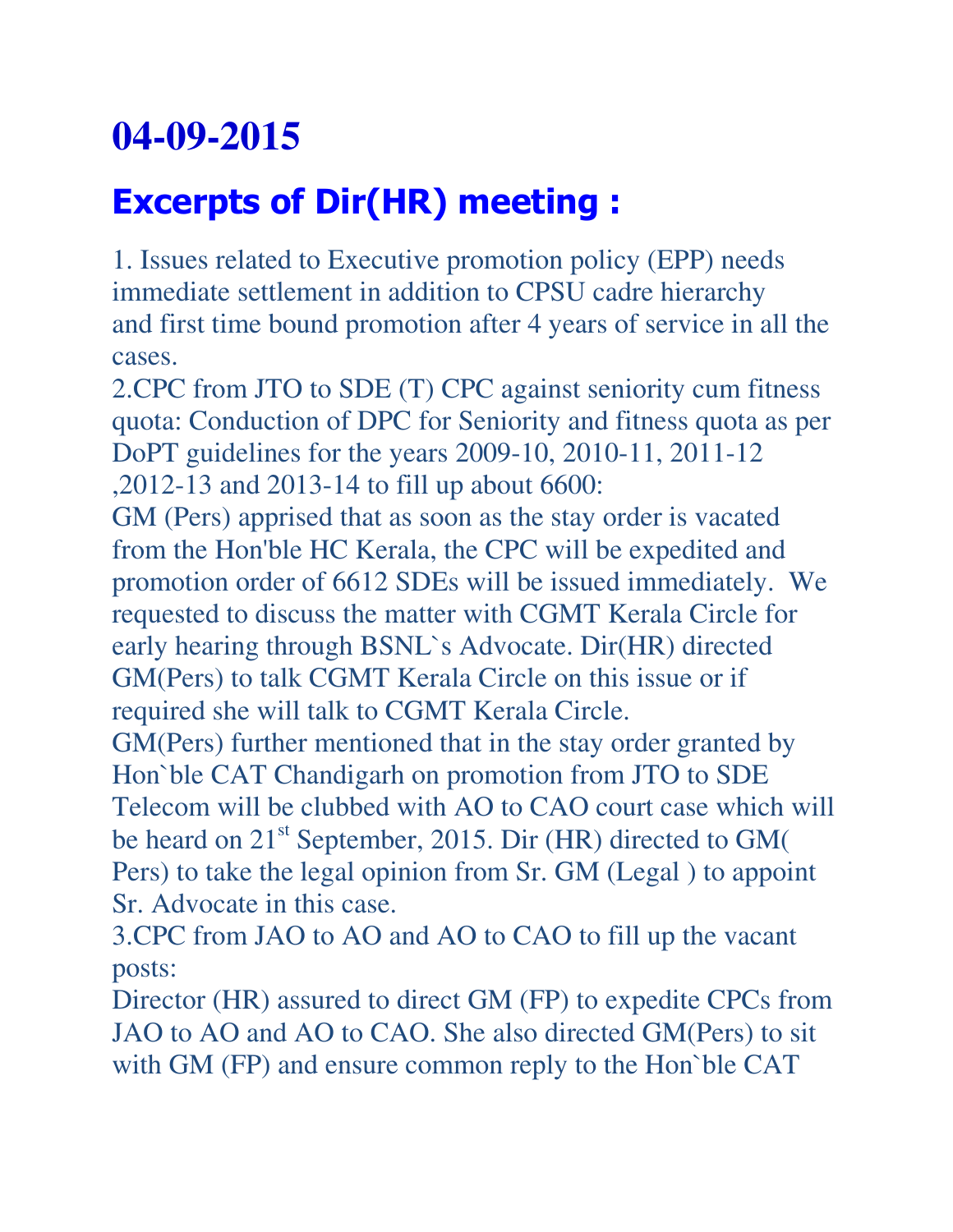Chandigarh on SC/ST Roaster implementation. She assured an early action in this regard.

4, CPC from SDE (T)/DE(Adhoc) to DE Regular: Immediate CPC to fill up the left out about 90 DEs Posts and about 1200 DEs posts on regular basis up to the vacancies of year 2013-14. GM (Pers) informed that 83 DE Promotion order including 657 DEs promotion order on regular basis will be issued before 30<sup>th</sup> September, 2015 in case ACRs / VCRs are received. We pleaded that all the DE vacancies up to July 14 which numbering about 1200 DE posts should be filled up in the same CPC. GM (Pers) assured to look into the matter. He advised that Association should also help to completing the ACRs/VCRs of the eligible SDEs. We assured our support.

5.CPC from DGM (F)-Adhoc to DGM (F) - Regular basis: Director (HR) informed that the CPC work is in progress in SEA Cell.

6. Restructuring of AD (OL) Cadre:

GM (Pers) informed that the committee recommendation on restructuring of AD (OL) Cadre has been processed to the competent authority for approval and shortly the issue will be resolved after the approval of the BSNL Board.

7.E1+5 Increments benefit to JTO (SRD), JAOs 2013 batch and PAs: The BSNL Management Committee has cleared the proposal of E1+5 Increments benefit to JTO (SRD), JAOs 2013 batch and PAs which is pending for BSNL Board approval. Also settlement of Pay Anomaly cases of Departmental JTOs outsider quota:

 Director (HR) further directed GM (Estt) to put up the case in the next board meeting de-linking from HR plan approval.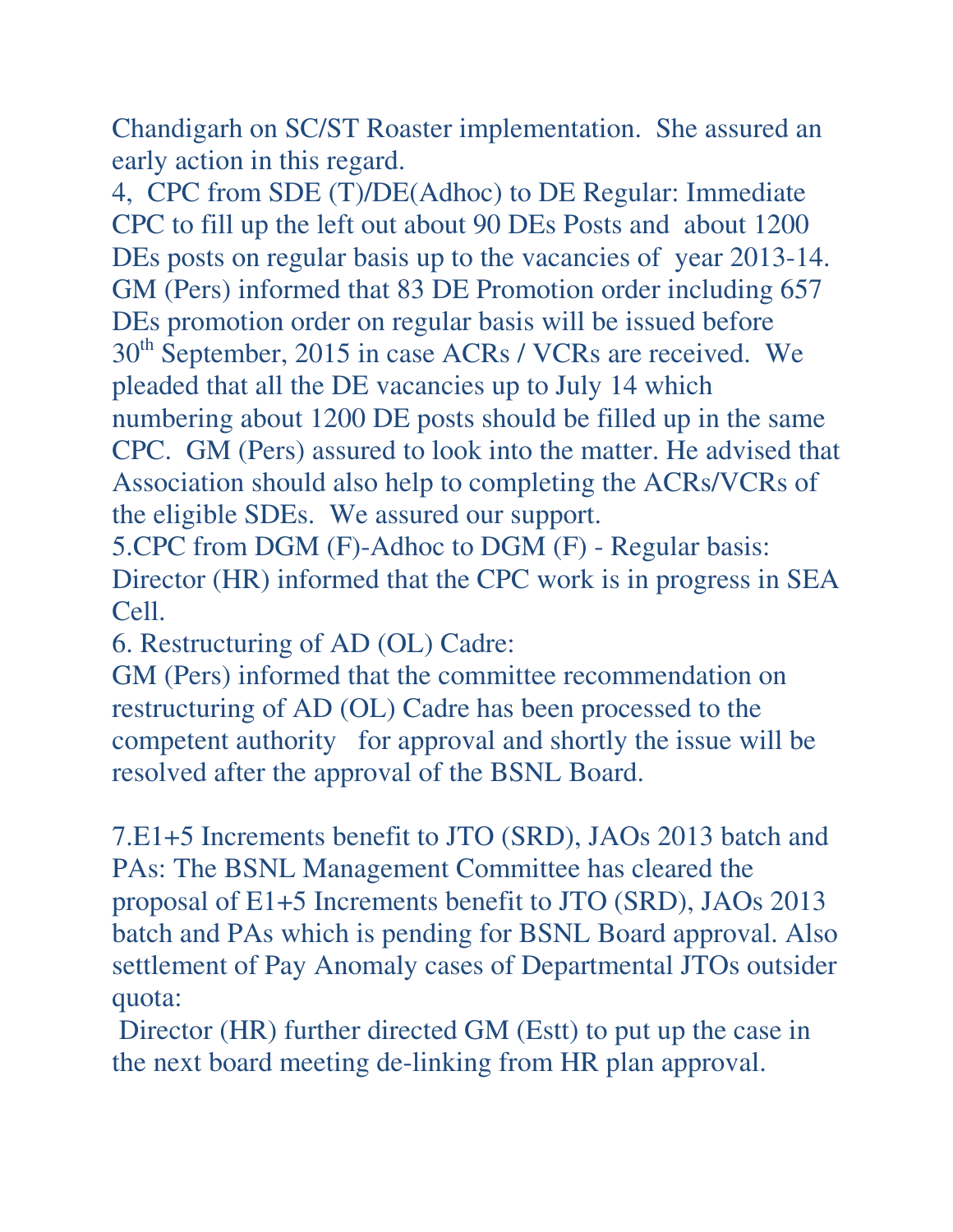8.Inordinate delay in settlement of disciplinary cases: We have been requesting BSNL Management for the settlement of long pending disciplinary cases. Many cases are pending more than 7-8 years and no decision is given, causing undue harassment to the executives on promotions and retirement. As per CVC guidelines all the disciplinary cases needs early settlement: Director (HR) advised GM (Pers), GM (Estt) and GM (FP) to write a letter to CVO for submitting a list of pending disciplinary cases and request for early settlement of these cases. 9.Early finalization of New SDE RR-2014 & JTO RRs-2014 (without degradation of Scale & Qualification) and in line with the suggestions submitted by associations: Director (HR) informed that the SDE RR-2014 has been

approved in the last BSNBL Board meeting for which we extended our thanks. Director (HR) further, directed GM (Estt) to put up the new JTO RR in next board meeting delinking it from HR Plan after the approval of the competent authority. 10.Implementation of DPE order for payment of 78.2% IDA fitment benefit w.e.f. 01.01.2007 for BSNL Pensioners: Director (HR) further directed GM (Estt) to write letter to DOT showing concern of BSNL for early settlement of the issue. **FOR DETAIL SEE CHQ SITE** 

#### **04-09-2015**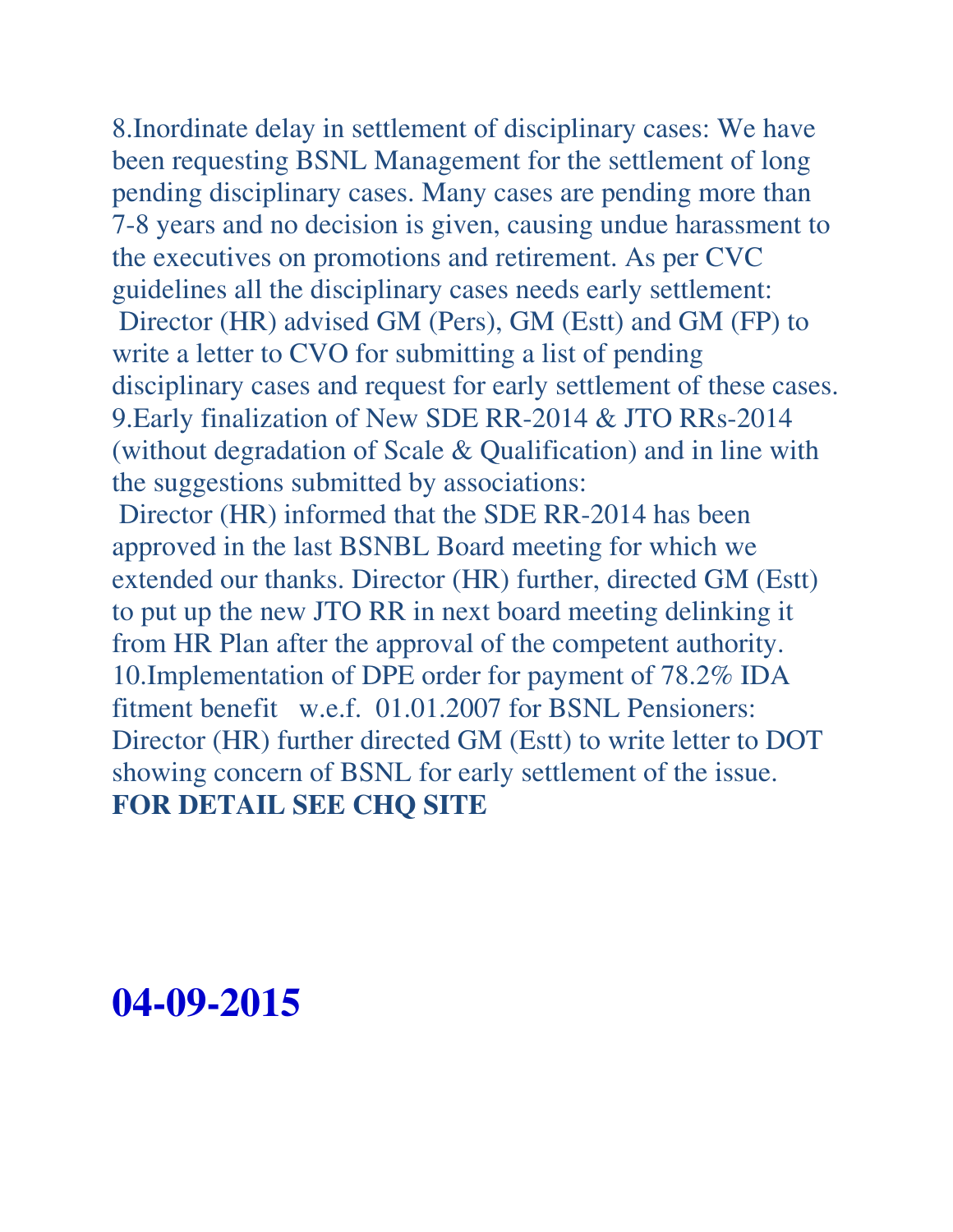On 03/09/2015 CS,President,ACSs alongwith leaders of AIGETOA met different Officers of CTD to discuss several problems:

1.CS,OS & BS/TBZ met GM(MM) at TBZ and presented her with memento of 5th CC and discussed about problem of posting of executive at PHS.We strongly demanded that DGM(MM) post should be looked after in stand alone manner. Administration should take steps to ensure it.

Security problem of Salt Lake stores also discussed.GM intimated that steps have been taken to increase security and as a result theft cases have been minimised. Further security will be ensured.

2.CS,President & ACS(F) met GM(Fin) and presented him with memento of 5th CC.GM praised our efforts in organising CWC so competently. We discussed several problems such as settlement of personal claims including medical reimbursement due to implementation of ERP and demanded early solution. We also discussed about want of non executives at Business Area for which AOs/JAOs are not able to work properly.

We pointed out for JAO 2010 option different Area are implementing recovery in different manner.We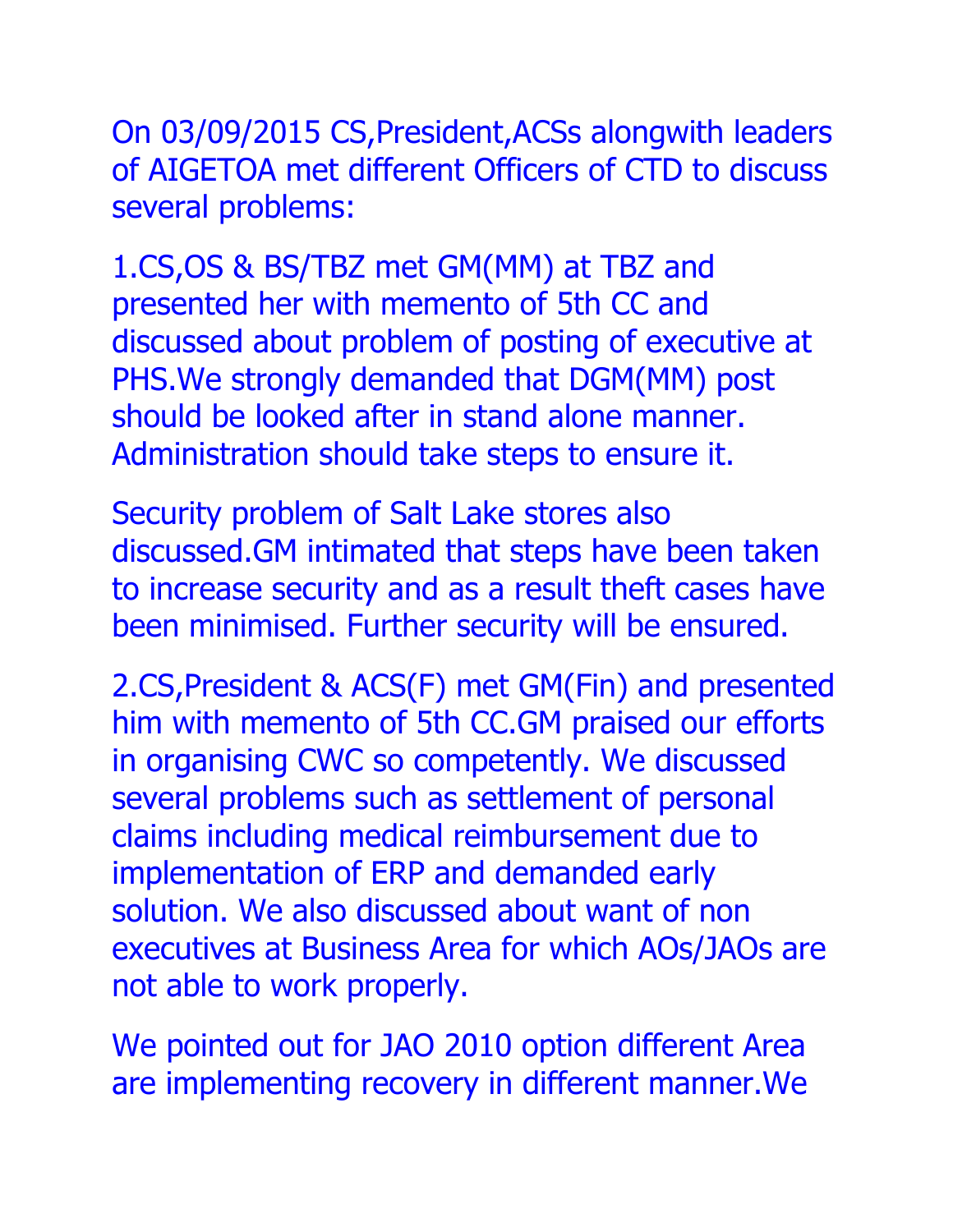strongly demanded that in CTD one principle should be followed. GM assured to take steps in this regard.

3.CS,President,ACSs & AIGETOA leaders met CGM/CTD at his chamber.CS presented the memento & souvenir of 5th CC. CGM stated that he could not address the gathering at open session of joint CWC on 25/08/2015 for he had to accompany CMD to airport.

We strongly protested about recent committee report on transfer policy of CTD published in MEDHA. Executives' Association were not consulted which is not at all desirable. Moreover, this policy is neither in conformity with BSNL guideline nor is beneficial to the incumbent as well as to the organisation.We expressed our resentment against the way of functioning of HR section of CTD under the guidance of GM(HR & Admn.).We opined that this section invites uncalled for complications by taking arbitrary decision without consulting associations.We expressed our dissatisfaction in this regard.CGM stated that the Associations may intimate their points of disagreement in writing,administration may review.He stated that we should consider the shortage of SDEs/DEs in CTD.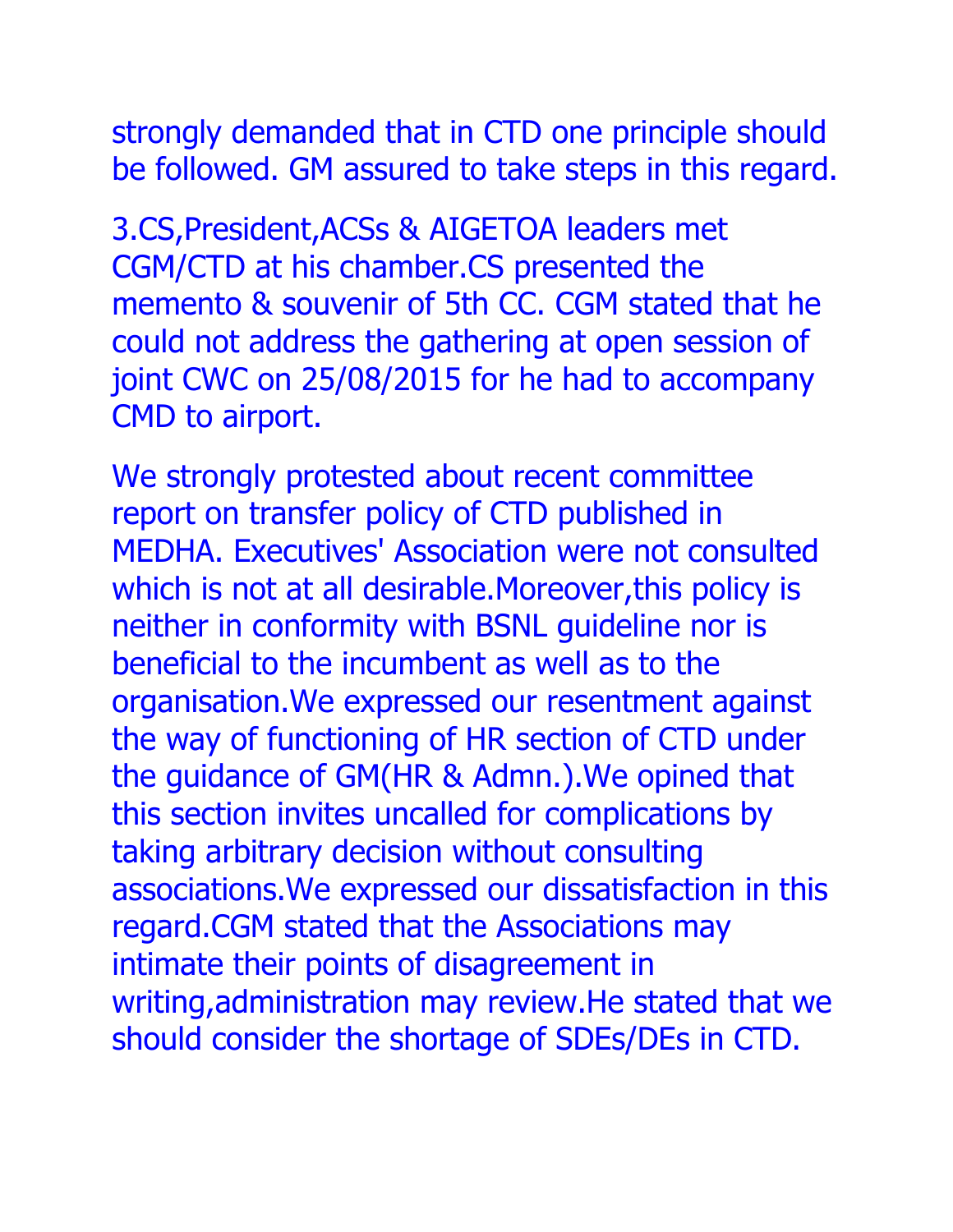He also instructed GM(HR) to sit with Associations regularly to discuss issues.

4.Later GM(HR) & GM(S & M) were also presented with the memento of 5th CC by the leadership.

## **03-09-2015**

A GB Meeting of AIBSNLEA/North Branch will be held on 08/09/2015 at 4-30 PM in DUMDUM Exchange regarding reporting of 5th Circle Conference.

## **02-09-2015**

## Congratulation!

AIBSNLEA's consistent efforts yielded results in getting released the order vide BSNL CO letter number 400- 172/2015 Pers I dated 02.09.2015 regarding clarifications on various points/issues related to the Executive Promotion Policy. This has paved the way to AAOs and Sr AOs to get their first time bound promotion under EPP after completion of four years instead of five years from their AAO/Sr AO promotion before from 01.10.2004 <<<Click here for order>>>>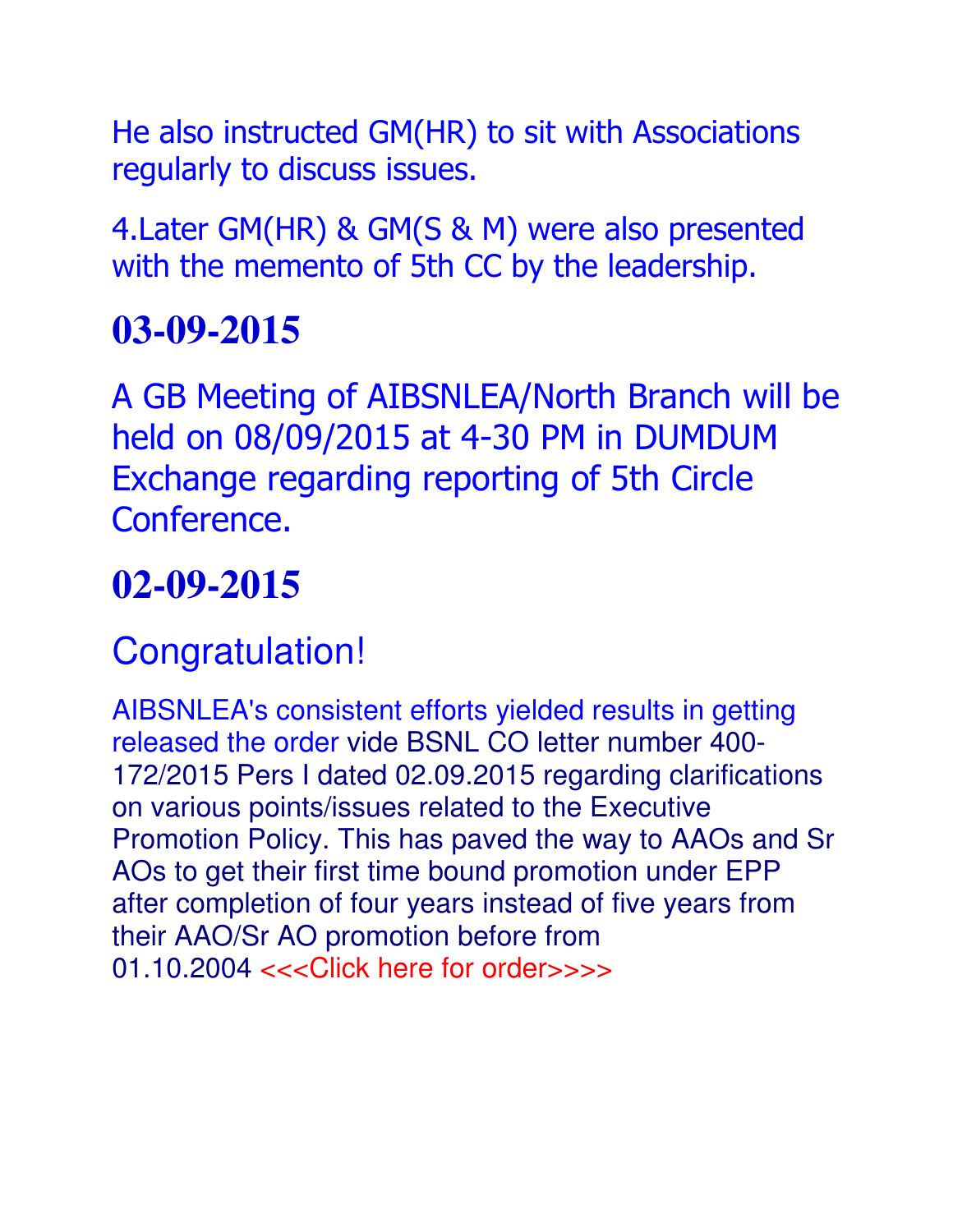On the last working day Com.Prasun Mukherjee & Com.Ratan Chakraborty were felicitated by our members at their working places. CS greeted Com.Mukherjee & ACS greeted Com.Chakraborty.